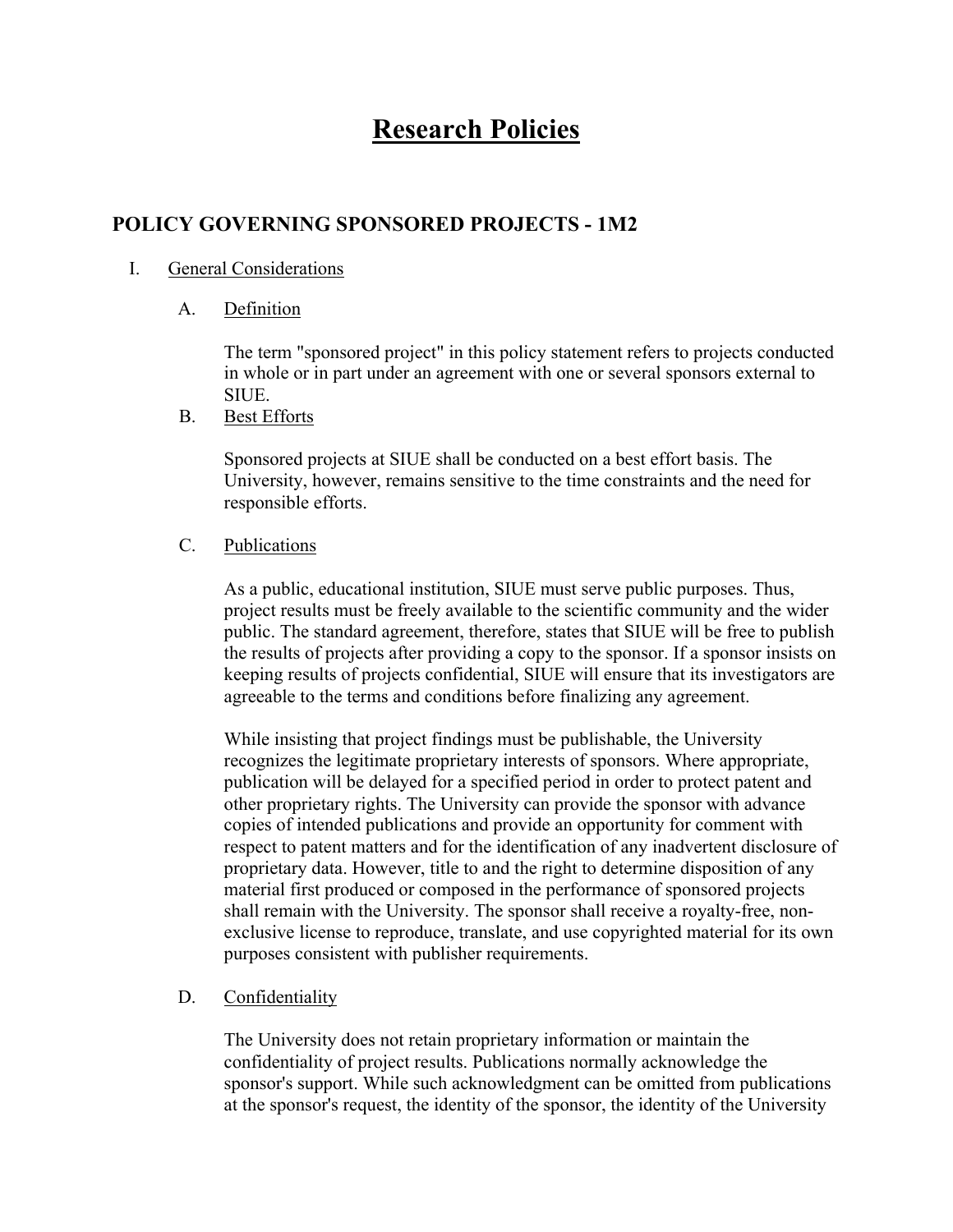investigators, the nature of the project, and the value of the agreement must be reflected in University records and be available to the public.

Although the University does not generate proprietary project results, there are situations in which a project requires access to the sponsor's own proprietary data. In such cases, the agreement(s) or a separate confidentiality agreement shall define the conditions under which such data shall be accepted and note that the University shall use reasonable efforts to protect such data. Such data must be clearly designated as proprietary when they are transmitted to the University. The University retains the right to refuse to accept any such data that it does not consider essential to the research or that it believes to be improperly designated.

#### E. Patents, Copyrights, Proprietary Rights, and Title Rights

Patents, copyrights, or other proprietary rights deriving from sponsored projects will be set forth in the agreement and pursuant to the terms of the SIU Board of Trustees Intellectual Property Policy (2 Policies of the Board H). The Intellectual Property Policy seeks to ensure that discoveries or inventions are used in ways that benefit the public while also providing adequate recognition and appropriate royalties to the responsible parties.

Unless otherwise covered in the agreement, the University retains title to inventions resulting from sponsored projects and may license them in the public interest under patent management arrangements that also reflect the needs of sponsors. Often, the sponsor is provided with a non-exclusive, royalty-free license or rights of first refusal. Insofar as SIUE is able to grant a license, SIUE may grant the sponsor the option to acquire exclusive rights, title and interest in and to SIUE's inventions or other intellectual property rights made and/or conceived in the course of this grant.

The University retains title to any equipment acquired and to buildings constructed as a result of any performance of a project unless agreed upon differently in the applicable agreement.

## F. Payment Terms

Externally sponsored projects at the University can be conducted on the basis of a fixed price, installment payments based on milestones or deliverables, or costreimbursement. The University's externally sponsored projects involve both direct and indirect costs. Direct costs include the salaries, wage and employment benefits of project personnel; equipment; materials and services; and any other direct expenses necessary for performance of the project. A project's indirect costs include an allocable share of the University's costs to cover maintenance of the physical plant and facilities, the libraries, the general and administrative services, and other University support services.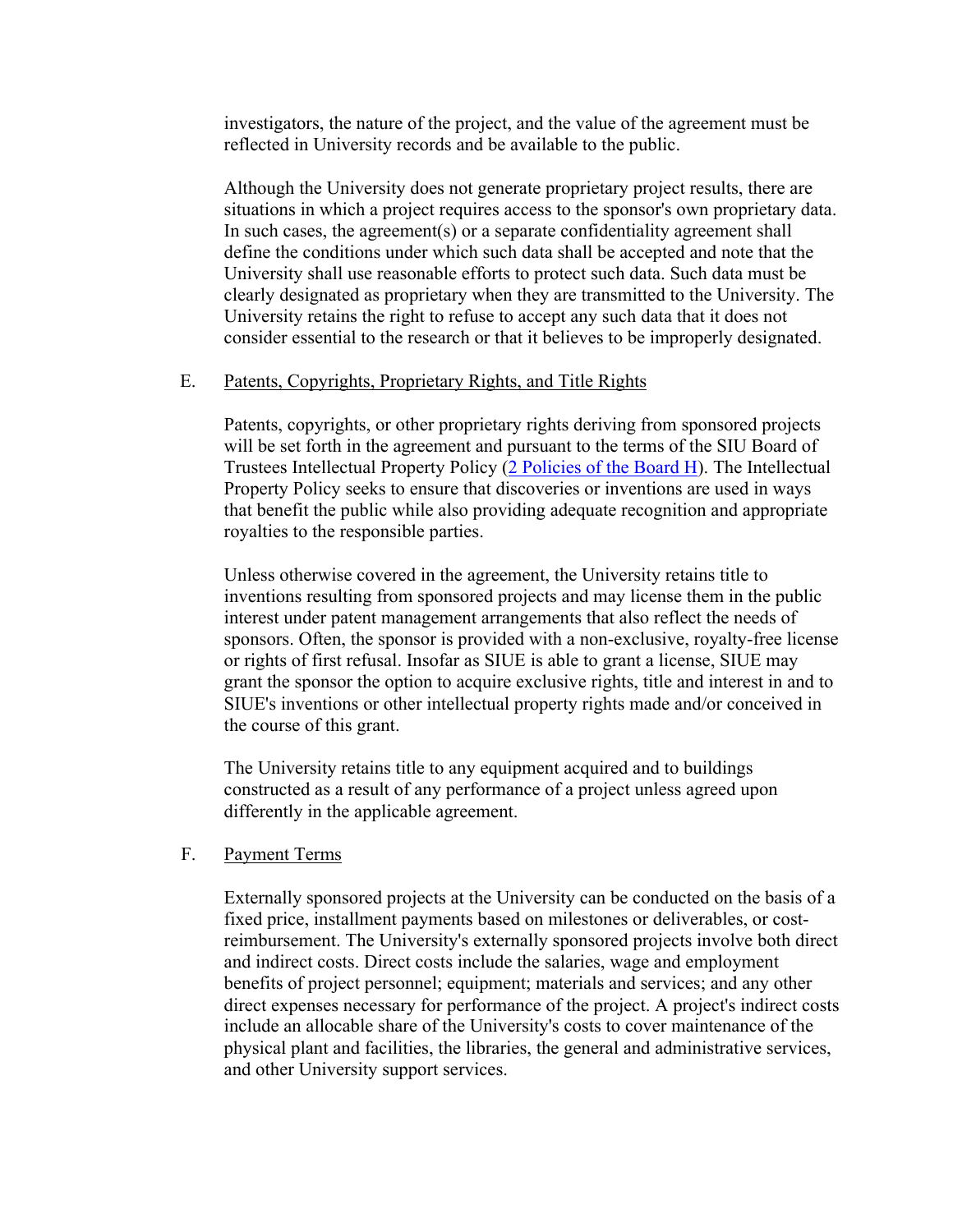## G. Liability and Risk

The University will not cover business risks. In keeping with the best efforts principle, the University cannot accept agreement provisions that set strict deadlines, impose penalties for failure to make progress, or provide for withholding of payment if the sponsor is not satisfied with results.

## H. Use of University Property

Illinois state law requires that public property be applied only to public purposes such as education, research, and service. Such property, which includes assets other than buildings or grounds, may be used by outside persons or agencies only in accordance with approved agreements that further the public purposes of the University.

## I. Compensation

- 1. Compensation must be mutually agreed upon by the University employee, sponsor representative, and appropriate University administrators.
- 2. In the event of a change in compensation, such proposed change shall be approved by the process through which all contractual agreements between outside agencies and the University are reviewed and approved. Such changes in compensation shall then be reported to the Office of Human Resources by means of a Change of Assignment form bearing the pertinent information.
- 3. University employee research time includes both salary and fringe benefits. It can be negotiated as assigned time in place of regularly assigned duties and responsibilities, as overload compensation in addition to regular duties as subject to Policy 1M1 Overload Compensation, as summer salary, or as a combination of these options.
- 4. Personal consulting by University employees normally does not involve a formal agreement for SIUE. Given reasonable limits and proper approvals, as specified in Policy on Outside Employment for Faculty, such consulting can be beneficial for the University as well as for faculty members and clients. Approvals for consulting will generally be given whenever these consulting activities do not interfere with regular duties. The University may, however, require more extensive involvement in the review of proposed consulting work or in the monitoring of approved consulting work in certain cases [for example, in a situation in which an employee(s) desires to perform consulting services for an entity that is a sponsor of a cooperative University-industry project].
- II. Process for Establishing a Sponsored Project
	- A. Preliminary Discussions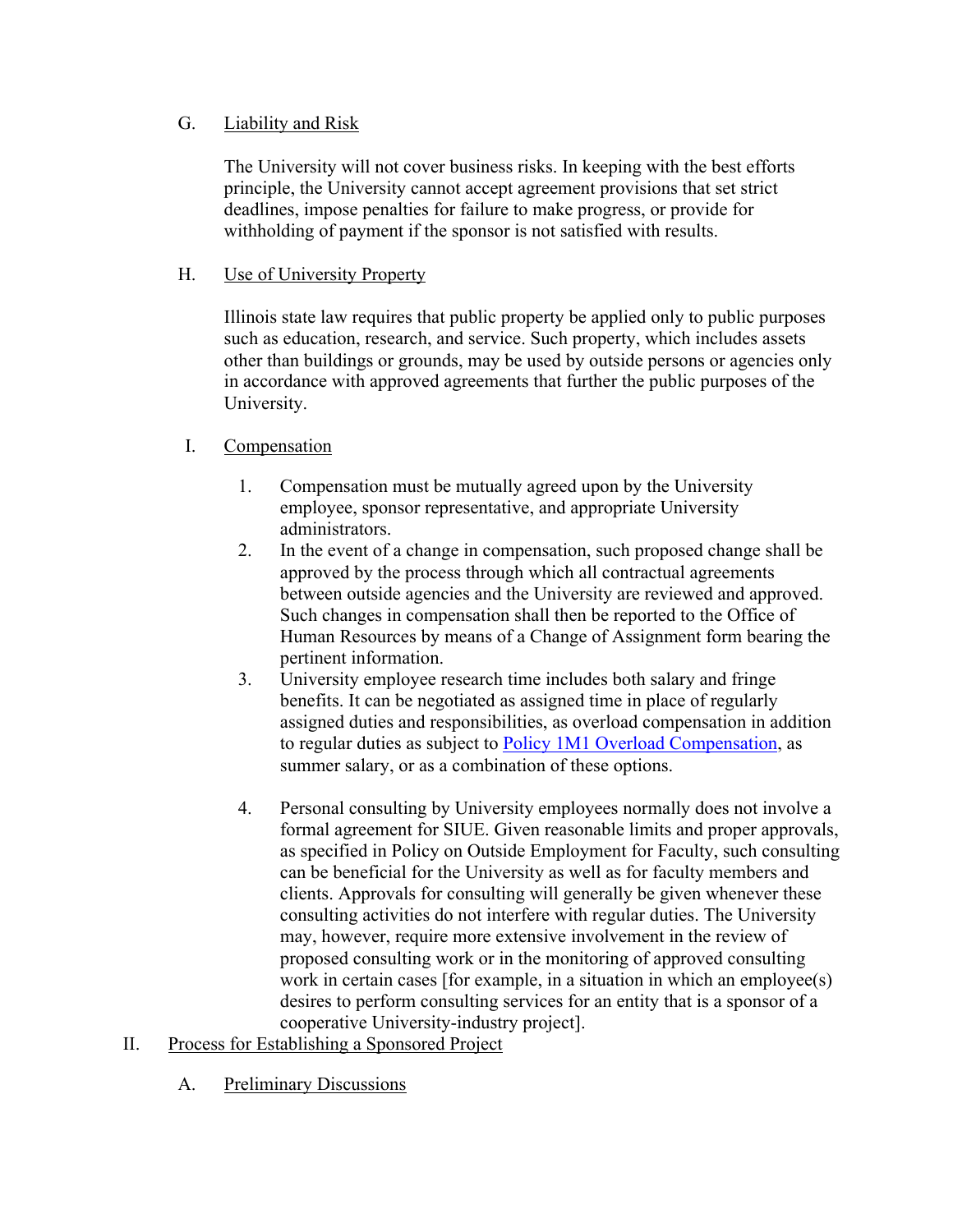Sponsored projects are most frequently initiated (1) when a sponsor wishes to support a project that an employee of SIUE wishes to pursue and (2) when the proposed project is approved by the University as consistent with the University's policies.

University policies and guidelines concerning externally sponsored projects are administered by the Graduate School. Under these policies and guidelines the University may engage in collaborative or joint programs with external sponsors, and the sponsor may work closely with the University to ensure that the project maintains its stated interest, but the University is ultimately responsible for the direction and supervision of the project. The principal investigator is responsible for directing the project in accordance with University policies and the contractual agreement. The sponsor is entitled to periodic reports on the progress and direction of the project.

#### B. Proposed Agreement Review and Submission

The employee develops a scope of work in consultation with the sponsor and a budget in consultation with the Office of Research and Projects (ORP). Once the sponsor approves the scope of work and budget, ORP negotiates the remaining terms of the agreement with the sponsor. The agreement shall describe the scope of work, identify the individuals who will perform it, and delineate the proposed budget.

The proposed project is reviewed according to Policy 5B2 University Guidelines Regarding Review and Approval of Externally Financed Projects. The employee's supervisor and dean or director of the unit must be satisfied that the project is appropriate as part of the unit's educational and research program, that adequate space and facilities are available, and that the budget covers all applicable direct and indirect costs.

The ORP and the Associate Provost for Research review the proposed project for, among other issues, being relevant to the mission and scope of the University and not in conflict with the public interest or University policy. The ORP submits the signed agreement to the sponsor.

#### C. Agreement Negotiations

All contractual agreements for the sponsored project are negotiated by the ORP. Other administrative units, such as the SIU Office of Technology Transfer, will negotiate agreements under their purview. Discussions between the sponsor's representatives and other University employees are preliminary only, and the ORP must review any proposed commitment on behalf of the University and either endorse or negotiate necessary modifications. After negotiations are completed, the final agreement must be approved and signed by the Associate Provost for Research as the official authorized institutional representative.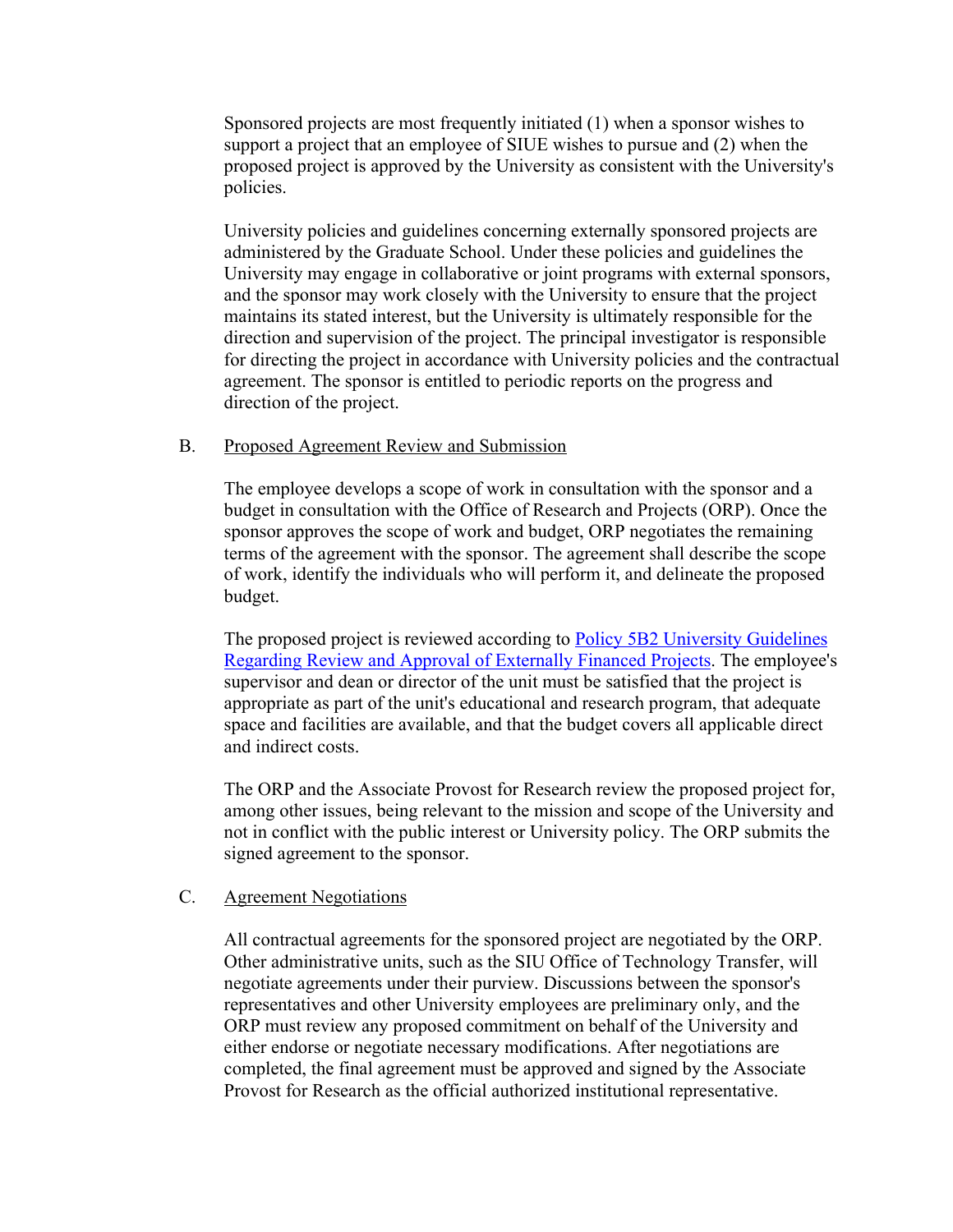### III. Project Administration

- A. Responsibilities When negotiations are completed and the agreement is signed, the ORP establishes a project account, notifies the project supervisor and unit, and takes whatever other steps are necessary so that the project can begin. The principal investigator and unit in which the project is performed are responsible for the conduct of the work and for the submission of appropriate technical reports to the sponsor. The ORP grant accountant is responsible for the submission of appropriate fiscal invoices and financial reports to the sponsor.
- B. Expenditures and Budget Modifications The ORP reviews the expenditures on an ongoing basis to assure compliance with the terms of the agreement and University policy. Any charges made to a non-sponsored project (non-6) account that will be transferred to a sponsored project (6) account require pre-approval by the ORP. Any proposed modifications in the terms or conditions of an agreement, including changes in the scope of work or an increase or decrease in the estimated costs, must be forwarded via the ORP. Major renewals or extensions involving additional costs must be reviewed through normal procedures, the same as new proposals. Major modifications to a budget require pre-approval by the ORP.
- C. Documentation of Personnel Expenses For sponsors that require compliance with 2 CFR 200.430 Compensation – Personal Services, ORP will provide documentation that the principal investigator or another responsible party familiar with the project work reviews. Corrections to personnel expenses charged to the sponsored project must be submitted promptly to ORP so that all necessary adjustment are made so that the final amount charged to the project is accurate, allowable, and properly allocated. Failure to comply may result in personnel expenses being removed from the grant account and charged to a unit account.
- D. Financial Reporting If required by the agreement, a final financial accounting shall be submitted to the sponsor within 90 days after completion of the project. If the sponsor wishes, monthly reports or other periodic reports also can be submitted in the same format. If necessary, the University's accounting office can provide sponsors with copies of original receipts, vouchers, and other source documents relating to the costs. Financial records are maintained in accordance with generally accepted accounting practices and are available at the accounting office for inspection and audit by the sponsor for one year following completion of the project.
- E. Account Closure The ORP closes sponsored project (6) accounts according to University and Graduate School procedures.
- F. Termination
	- 1. If a sponsor is dissatisfied with the progress of a project, or for any other reason wishes to discontinue it, the project may be terminated as set forth in the agreement. The University shall terminate any outstanding commitments and phase down the work in an orderly manner, and all costs associated with termination and with prior commitments shall be paid.
	- 2. The University also reserves the right to terminate a project if conditions beyond its control preclude continuation or if it determines that the project's activities are no longer in the public interest, as stated in the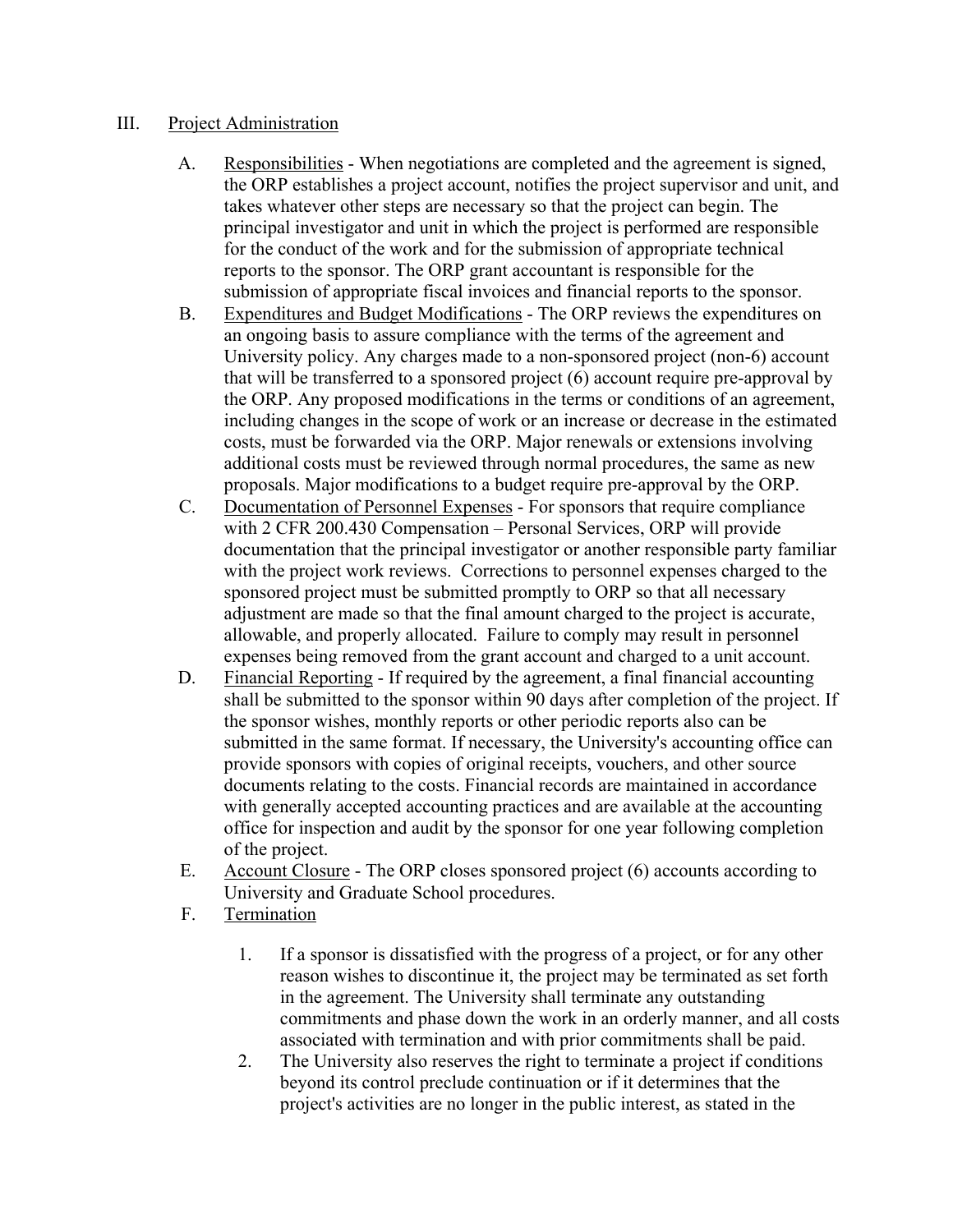original proposal. In this event, the University shall provide the sponsor with a final fiscal report accompanied by a final check for excess funds or invoice for funds due within 90 days after termination. The University shall also provide a report summarizing project results to the date of termination.

*Approved by Chancellor effective 1/8/18 This policy was updated on August 27, 2018, replacing the February 6, 2018 version. Document Reference: 1M2 Origin: GC 2-82/83; OP 11/5/90; GR 3/21/13; GR 16/17-09; GR 17/18-05*

## **UNIVERSITY POLICIES AND GUIDELINES CONCERNING RESEARCH AND CREATIVE ACTIVITIES - 1M4**

#### Preamble

Southern Illinois University Edwardsville affords as one of its primary functions, programs in applied and basic research and creative activities. The University, as such, is a community of scholars striving to advance human knowledge in an atmosphere of open inquiry and free expression. All faculty members are expected to participate in scholarly activities, which are research and creative activities. Furthermore, such activity is expected to proceed with regard both for the truth and the well-being of all living creatures who might serve as objects of study or who might benefit from the results. Recognition of individual scholars who have demonstrated meritorious work is essential at all University levels. The University recognizes the desirability of supporting scholarly activities through the provisions of material resources, space, and assigned time.

#### **Policy**

- 1. The responsibility for coordinating the research and creative activities program of the University is delegated by the Chancellor, through the Provost, to the Associate Provost for Research, who reports to the Chancellor through the Provost.
- 2. The Provost shall on an annual basis review resources allocated by the units to scholarly activities. The Provost in concert with deans, directors, and chairs shall encourage equitable support within the units for scholarly activities, such support being consonant with the mission and resources of the University. The Provost shall encourage and support units in their attempt to secure external resources for their scholarly activities. The Provost shall advise the Chancellor on general budget requirements for scholarly activities.
- 3. The provisions of duly executed appointments, grants, contracts, awards, and other mechanisms involving the assignment of University personnel or resources will be honored.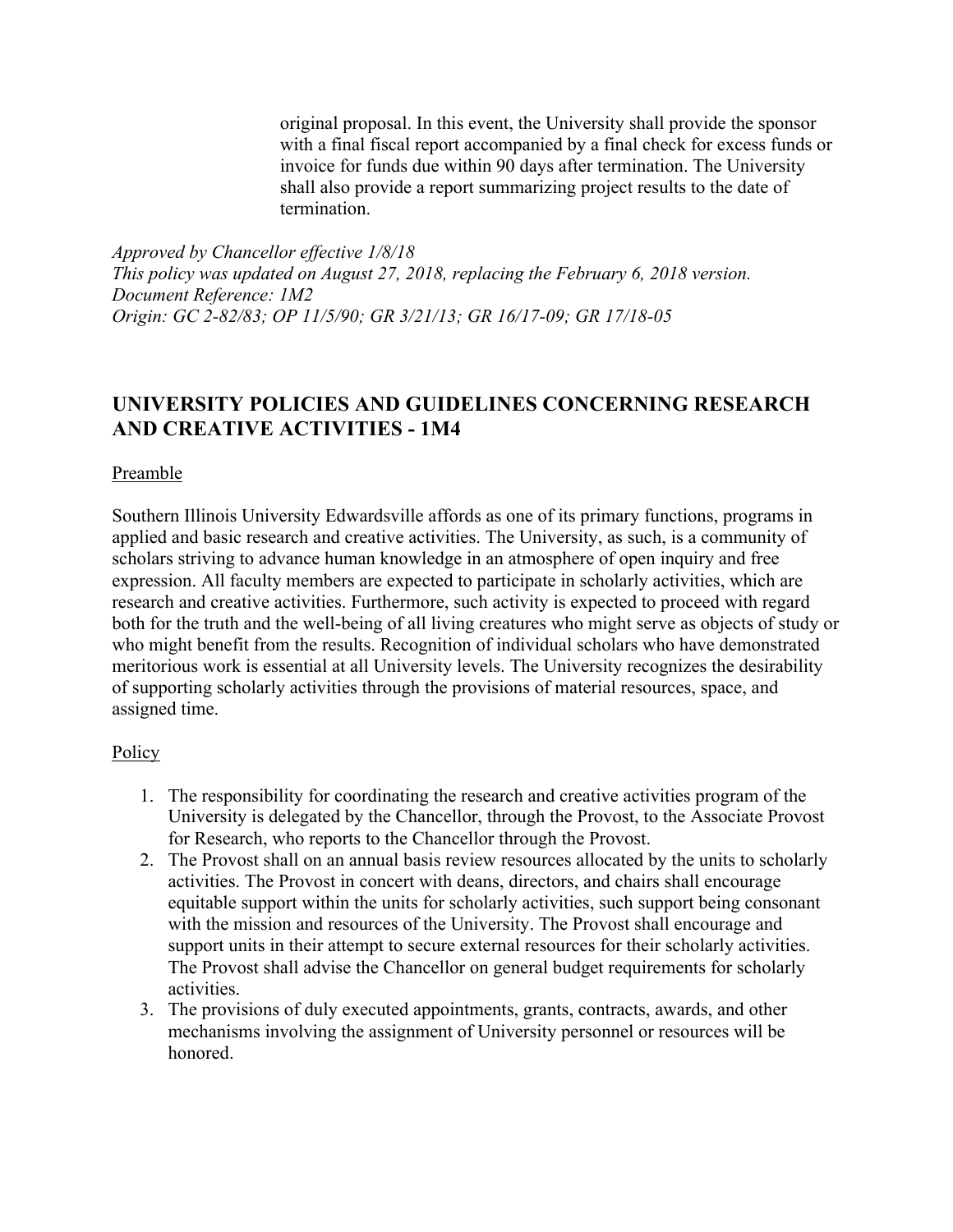- 4. Each researcher will abide by relevant Board of Trustees and University policies. The terms, conditions, and legal mandates governing sponsored projects will be honored by those participating in such arrangements.
- 5. The faculty of each unit shall formulate internal policy regarding scholarly activities. Unit policies shall be consistent with University and Board policies and with the mission of the University. Unit policies shall delineate types of research and creative activities that qualify for unit support, criteria and procedures for allocating unit resources to scholarly activities within budget guidelines, and the criteria and procedures for assessing and rewarding scholarly achievements. Unit policies shall be made available to the Provost and to the Associate Provost for Research.
- 6. Each unit shall maintain and annually update records with regard to the research and creative achievements of the personnel in the unit. These records shall be accessible to those having legitimate roles in the allocation of resources to scholarly activities and to those making recommendations on promotion, tenure, and salary adjustments of faculty.
- 7. The Graduate School shall annually provide a report, based on data from the units, including information on expenditures for scholarly activities during the prior year, sources of funds, scholarly achievements, and so forth. Copies of this report shall be available to the University community.
- 8. On a periodic basis the Graduate School, in conjunction with the Graduate Council, shall review the status of scholarly activity in the various units. This review should be a part of the program review process. Recommendations from these reviews shall be forwarded to the affected unit, to the Provost, and to the Chancellor. The Provost shall be responsible, along with the unit supervisor, for implementation of appropriate recommendations.
- 9. Appropriate guidelines to implement this policy shall be established by the Graduate School in consultation with the Graduate Council.

*Approved by Chancellor effective 6/7/16 This policy was issued on June 16, 2016, replacing the May 21, 2014 version. Document Reference: 1M4 Origin: GC 1-82/83; OP 11/5/90; GR 15/16-11*

## **IMPLEMENTATION GUIDELINES CONCERNING RESEARCH - 1M5**

- 1. Research is broadly defined herein as including all creative, scholarly, or empirical work (other than that normally associated with instruction and instructional development) that is designed to extend, clarify, or communicate knowledge.
- 2. The University, in concert with the units and consistent with available resources, shall encourage and support the securing of external resources for research programs and shall encourage and support researchers in the dissemination of results from research results.
- 3. Each unit shall have a comprehensive policy on research activities consistent with University policies on research and with the overall mission of the University. The policy shall be formulated by the department, school, college or appropriate unit and shall